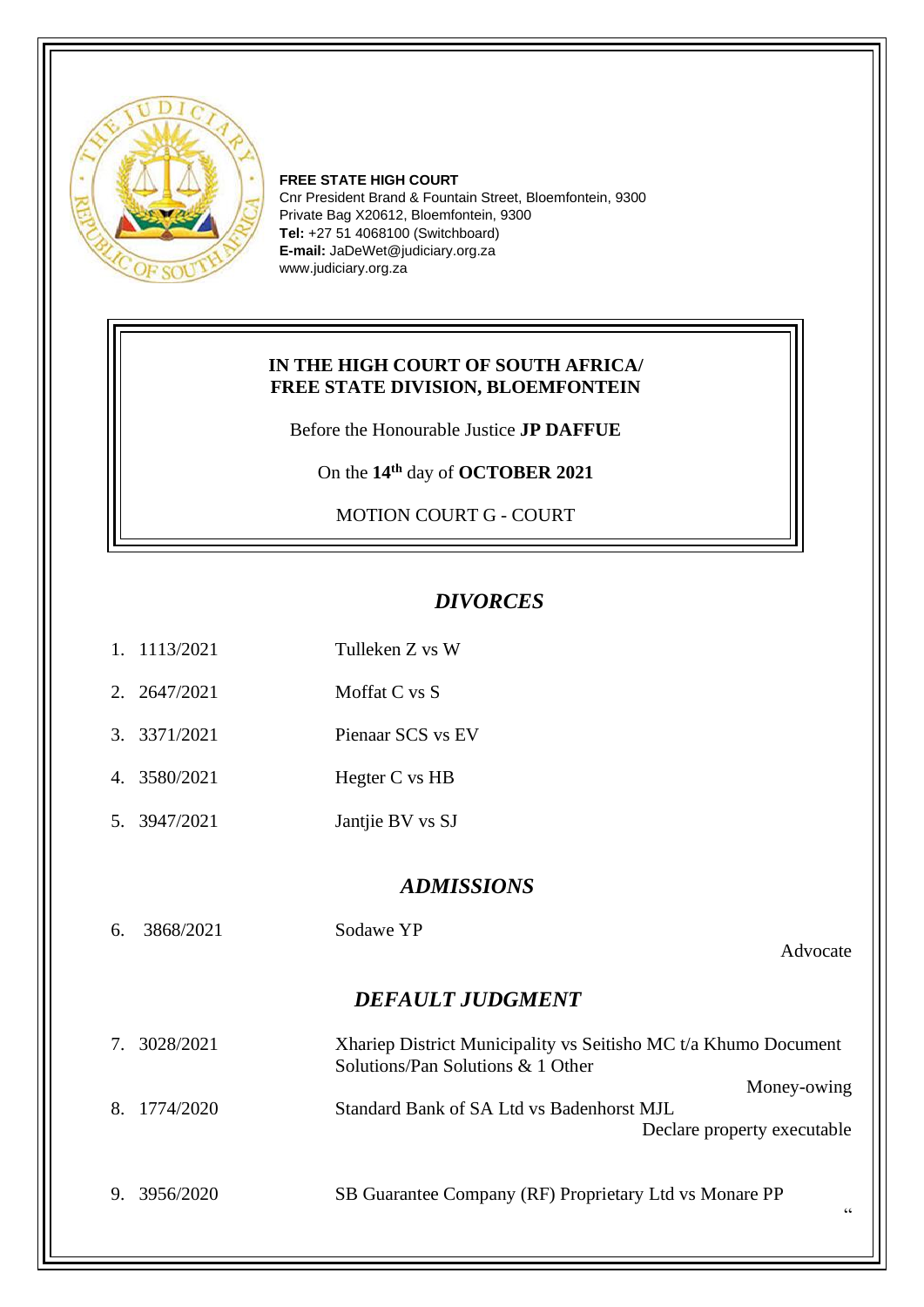| 10.4317/2020        | SB Guarantee Company (RF) Proprietary Ltd vs Mohale LB<br>$\textsf{G}\,\textsf{G}$                                      |  |  |  |  |
|---------------------|-------------------------------------------------------------------------------------------------------------------------|--|--|--|--|
| 11.4535/2020        | SB Guarantee Company (RF) Proprietary Ltd vs Mentor Trading &<br>Investment 122 (Pty) Ltd $& 1$ Other<br>$\zeta\,\zeta$ |  |  |  |  |
| 12.22/2021          | SB Guarantee Company (RF) Proprietary Ltd vs Van Heerden L<br>$\zeta$ $\zeta$                                           |  |  |  |  |
| 13.3732/2021        | Nedbank Ltd vs Parys Nuut en Gebruikte Motors CC & 1 Other<br>$\zeta$ $\zeta$                                           |  |  |  |  |
| 14.4790/2020        | Sebilo Ana Tseland vs RAF                                                                                               |  |  |  |  |
| 15.264/2021         | Damages<br>Ramolelle KD vs RAF                                                                                          |  |  |  |  |
| <b>INSOLVENSIES</b> |                                                                                                                         |  |  |  |  |
| 16.2007/2021        | Absa Bank Ltd vs Du Plooy PW<br>Sequestration                                                                           |  |  |  |  |
| 17.3360/2021        | Voltex (Pty) Ltd t/a Lighting Strutures & Atlas Group vs<br>Moselane GJ<br>$\textsf{G}\,\textsf{G}$                     |  |  |  |  |
| 18.3977/2021        | Jordaan AJ vs WJ<br>$\zeta$ $\zeta$                                                                                     |  |  |  |  |
| 19.2286/2019        | Boshoff JG vs Kirkens Investments CC                                                                                    |  |  |  |  |
| 20.524/2021         | Liquidation<br>Firstrand BVank Ltdvs Westline Aviation (Pty) Ltd<br>$\textsf{G}\,\textsf{G}$                            |  |  |  |  |
| 21.1419/2021        | Absa Bank Ltd vs Meraka Farming CC<br>$\zeta\,\zeta$                                                                    |  |  |  |  |
| 22.3459/2021        | Winterton Structural Steel (Pty) Ltd vs Zonnenwind Energi CC<br>$\textsf{G}\,\textsf{G}$                                |  |  |  |  |
| 23.3764/2021        | The Standard Bank of SA Ltd vs Karah Equity (Pty) Ltd                                                                   |  |  |  |  |
| 24.3765/2021        | $\textsf{G}\,\textsf{G}$<br>The Standard Bank of SA Ltd vs VB Solar (Pty) Ltd<br>$\,$ 6 6 $\,$                          |  |  |  |  |
| 25.4079/2021        | Absa Bank Ltd vs Weltevrede Familie Boerdery (Pty) Ltd<br>$\,$ $\,$ $\,$ $\,$                                           |  |  |  |  |
| 26.4345/2021        | Kabelo Investments (Pty) Ltd vs Dela Casa Trading 507 CC                                                                |  |  |  |  |
|                     |                                                                                                                         |  |  |  |  |

## *UNOPPOSED APPLICATIONS*

| 27.3923/2021  | Masilonyana Local Municipality vs Tseki B & 2 Others                         |
|---------------|------------------------------------------------------------------------------|
| 28.3956/2021  | Interdict<br>Ferris AR vs Mangaung Metropolitan Municipality & 1 Other<br>66 |
| 29. 2453/2018 | Phenithi TD obo BO vs RAF<br>To compel                                       |
| 30. 3263/2018 | Malekele ID vs RAF<br>66                                                     |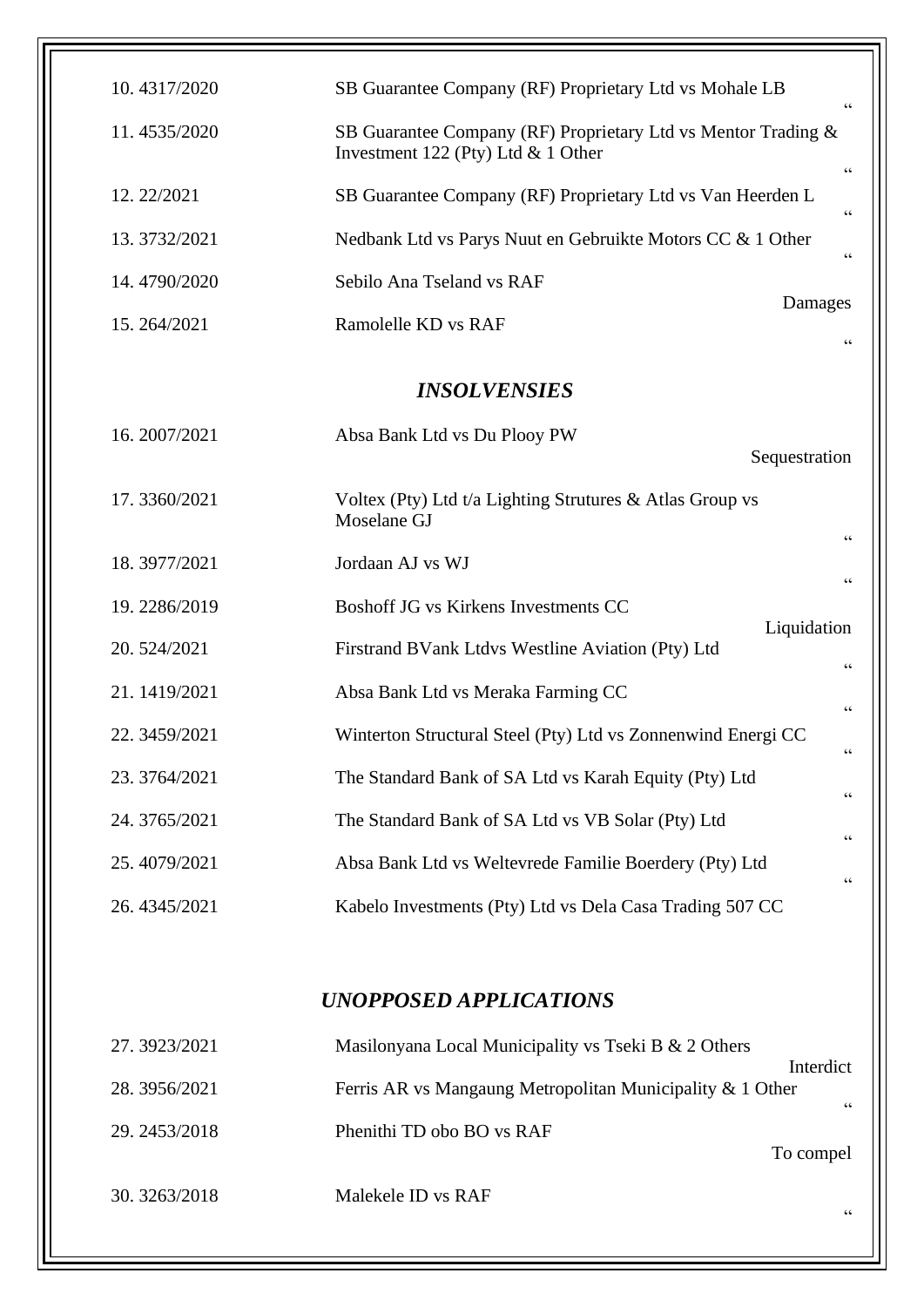| 31.2043/2019 | <b>Botes APDW vs RAF</b><br>$\zeta \, \zeta$                                                                                                                                                                     |  |
|--------------|------------------------------------------------------------------------------------------------------------------------------------------------------------------------------------------------------------------|--|
| 32.4501/2019 | Mokhaneli DW vs RAF<br>$\zeta$ $\zeta$                                                                                                                                                                           |  |
| 33.4563/2019 | Prinsloo M vs Maritz Y & 1 Other<br>$\zeta$ $\zeta$                                                                                                                                                              |  |
| 34.1031/2020 | Mantsopa Local Municipality vs Nomano Trading<br>$\zeta$ $\zeta$                                                                                                                                                 |  |
| 35.1098/2020 | Reinveld Boerdery (Pty) Ltd vs Transnet Soc Ltd<br>$\zeta \, \zeta$                                                                                                                                              |  |
| 36.1097/2020 | Marx GC vs Transnet Soc Ltd<br>$\zeta$ $\zeta$                                                                                                                                                                   |  |
| 37.1099/2020 | Corne De Jager CC vs Transnet Soc Ltd<br>$\zeta\,\zeta$                                                                                                                                                          |  |
| 38.1670/2020 | Venter CC vs Transnet Soc Ltd<br>$\zeta \, \zeta$<br>Absa Bank Ltd vs Aresti AD N.O. & 2 Others<br>66<br>Phoka RE vs Chaka D & 2 Others<br>$\zeta \, \zeta$<br>Zimu MG vs Minister of Police<br>$\zeta \, \zeta$ |  |
| 39.1105/2020 |                                                                                                                                                                                                                  |  |
| 40.1591/2020 |                                                                                                                                                                                                                  |  |
| 41.4844/2020 |                                                                                                                                                                                                                  |  |
| 42.699/2021  | Ramokoena SD vs BR                                                                                                                                                                                               |  |
| 43.992/2021  | $\zeta\,\zeta$<br>Connectpro (Pty) Ltd t/a Nashua Welkom vs The School Governing<br>Body of Teto Secondary School & 3 Others<br>66                                                                               |  |
| 44.4293/2021 | Bann DPJ & 1 Other vs Bann DPH & 1 Other<br>$\epsilon$                                                                                                                                                           |  |
| 45.5099/2016 | Afgri Poultry (Pty) Ltd t/a Daybreak Farms vs Falcodor 109 CC t/a<br><b>Bell Foods CC</b>                                                                                                                        |  |
|              | Rescission of judgment                                                                                                                                                                                           |  |
| 46.1311/2021 | The Member of the Executive Council of The Dept. of Human<br>Settlements, FS vs Emendo Inc.<br>$\zeta$ $\zeta$                                                                                                   |  |
| 47.2506/2021 | OBC Holdings (Pty) Ltd vs Ekhaya Lenkukhu (Pty0 Ltd & 1 Other                                                                                                                                                    |  |
| 48.3590/2017 | Declaratory order<br>Venter BR N.O. vs Ruwacon (Pty) Ltd<br>Consolidation application                                                                                                                            |  |
| 49.4660/2021 | Marais Crowther C.A. (S.A.) Inc & 3 Others vs Hurter JF & 5 Others                                                                                                                                               |  |
| 50.4019/2021 | Hearn MP vs Naude MC & 4 Others                                                                                                                                                                                  |  |
| 51.3289/2021 | Declaratory order<br>Msagala LMH & 1 Other<br>Administration of estates                                                                                                                                          |  |
| 52.4320/2021 | Coetzee JH vs Registrar of Deeds, Bfn & 1 Other                                                                                                                                                                  |  |
| 53.3786/2021 | Amendment order<br>Final Housing Solutions (Pty0 Ltd t/a Smart Khaya vs Van Rooy C<br>& 3 Others                                                                                                                 |  |
|              | Eviction                                                                                                                                                                                                         |  |